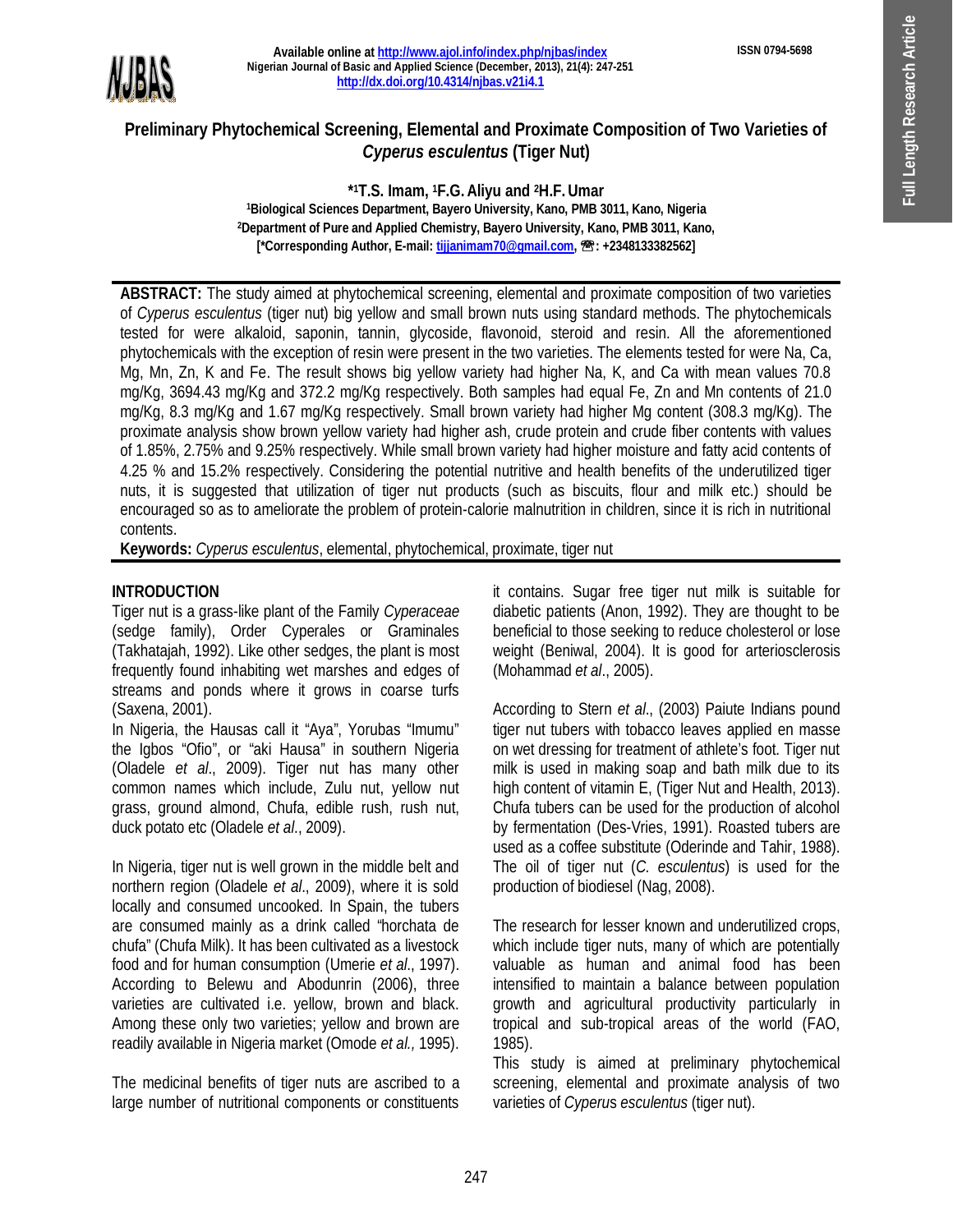#### **MATERIALS AND METHOD Collection and Identification of Sample**

The two varieties of *Cyperus esculentus* (yellow and brown) were collected from markets in Katsina, Kaduna, Bauchi and Kano states in Nigeria. The Samples were identified according to the identification protocols of Dutta (2011). Samples were coded BY (big yellow) and SB (small brown) after sorting them based

## **Preparation of Sample**

on their colour and relative size.

The tubers were thoroughly screened to remove the bad ones and stones. The tubers were later washed, drained and air- dried. The samples were ground using wooden mortar and pestle until a fine powder was obtained to ensure homogeneity. The powdered sample was passed through a fine (2mm mesh) sieve to remove any remaining residue. The fine powdered sample was then stored into labeled plastic containers.

### **Preparation of Plant Extract**

Aqueous extract of each sample was prepared by soaking 100g of dried powdered sample in 200ml of distilled water for 24 hours. The extracts were filtered using whatman filter paper No.42 (125mm) (Edeoga *et al.,*2005*).*

#### **Preliminary Qualitative and Quantitative Phytochemical Screening**

The aqueous extracts were analyzed for alkaloids, glycosides, flavonoids and resins as described by El-Mahmood and Dhoughari, (2008); test for reducing sugar was carried out as described by Trease and Evans (1989); while tests for saponins, tannins and steroids were conducted as described by Hassan *et al.* (2005).

### **Proximate Composition Analysis**

The samples were subjected to proximate analysis to determine the moisture, ash, crude fiber, crude protein and nitrogen using the standard method of the Association of Official Analytical Chemists, AOAC (2003).

#### **Drying, Ashing, Digestion and Determination of Elemental Concentrations**

The samples after drying and grounding, 1g of the powdered sample was spread in porcelain dish and placed in muffle furnace. The ash sample was digested using 6N HCl. Analysis of Na, K and Ca was carried out using atomic absorption spectrophotometer (AAS) (APHA, 2005).

# **Statistical Analysis**

SPSS version 15.0 statistical software was used to compute data for statistical significance. The data obtained were analyzed for descriptive (i.e. mean, sum, standard deviation), Chi-squared test in order to test for the significance at P≤0.05 between varieties.

## **RESULTS AND DISCUSSION**

The physical properties of the aqueous extract of the phytochemical screening of the two varieties of *Cyperus esculentus* are presented in Table 1. *C. esculentus,* as shown in Table 2 show that the small brown variety has higher alkaloid, saponin, flavonoid, glycoside, than the big yellow variety. While the big yellow variety has higher tannin, steroid and reducing sugar. Resin is absent in both samples (Table 3). The absence of resin in *C. esculentus* in the present study is in contrast with the opinion of Gills (1992). The absence may be due to differences in soil composition, amount of rainfall, leaching effect, climate and type of manure used. Saponins have been reported to be useful in reducing inflammation of the upper respiratory passage (Frantisek, 1991). Alkaloids are known for their toxicity but not all Alkaloids are toxic. They inhibit certain mammalian enzymes and are also known to affect glucagon and thyroid stimulating hormones (Okaka *et al.,* 1991). Steroids are of importance and interest in pharmacy due to their relationship with such compounds as sex hormones (Okwu, 2001). Tannins have astringent properties that hasten the healing of wounds and prevention of decay. Glycosides help modify biologically activity by helping to strengthen contraction of the heart muscle (Frantisek, 1991). The phytochemicals obtained from the tuber posses some biological active compounds which could serve as potential source of vegetable drugs in herbal medicine.

The current study show that the big yellow nut has higher calcium, potassium, and sodium contents with values 372.2mg/kg, 36940.43mg/kg and 70.8mg/kg respectively, but with lower manganese content (1.67mg/kg) (Table 4). The presence of potassium and calcium in tiger nut are adequate for bone and teeth development in infants (Chevalier, 1996). The small brown nut has higher concentration of magnesium than the big brown variety. The presence of other minerals such as iron is highly important because of its requirement in blood formation, almost two-third of Fe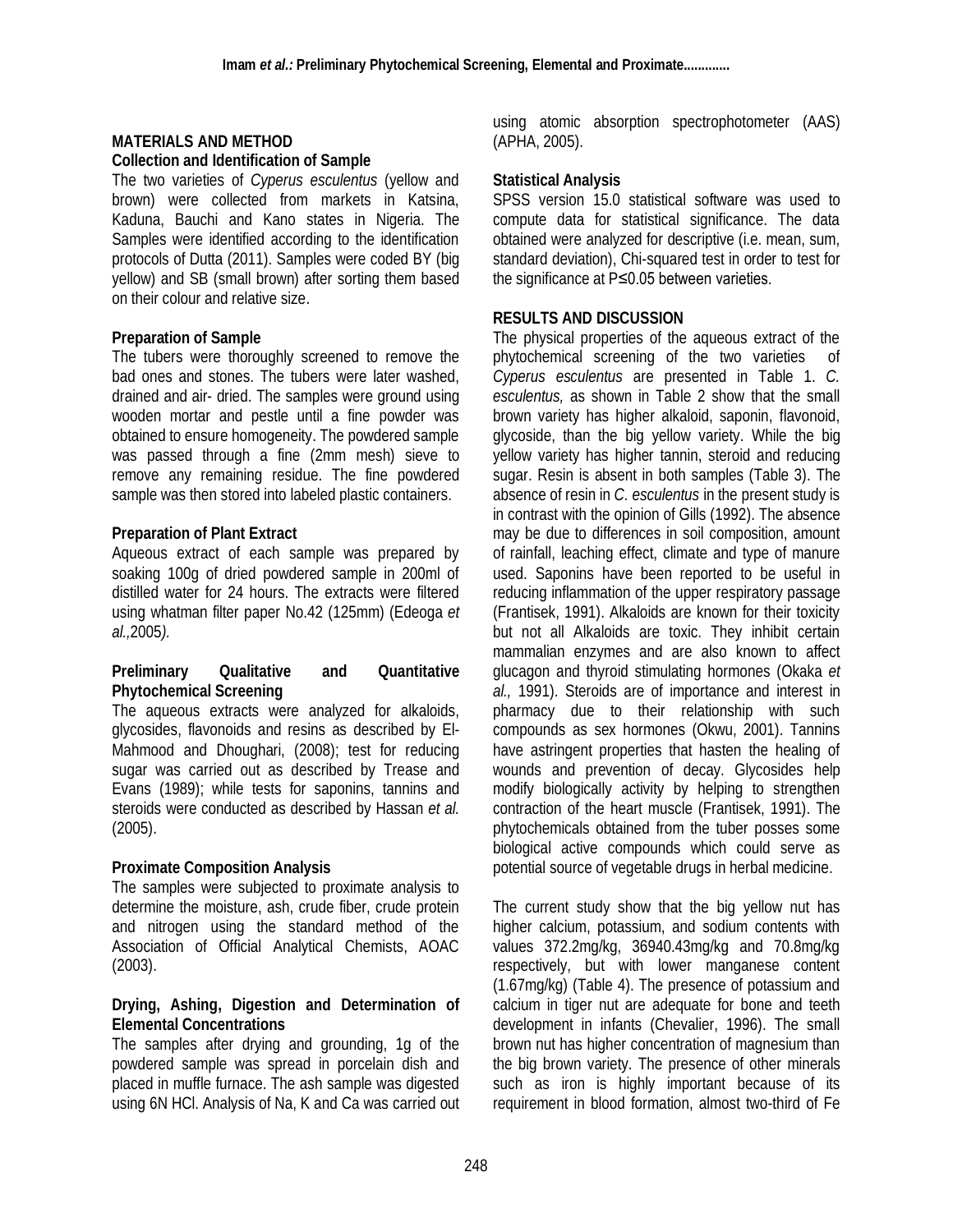in the body is found in haemoglobin which helps in carrying oxygen to tissues (National Institute of Health, 2013). The World Health Organization considers Fe deficiency as number one nutritional disorder in the world (CDC, 1998). The proximate composition of food is a major index of nutritious potentials of crops. The analysis show higher carbohydrate and crude fibre contents in the big yellow nut than in the small brown variety (Table 5). But, moisture and fatty acid contents are higher in the small brown nut than in the big yellow variety although not significant (P>0.05).

|  |  |  | <b>Table 1:</b> Physical Properties of Aqueous Extract of Two Varieties of C. esculentus |
|--|--|--|------------------------------------------------------------------------------------------|
|--|--|--|------------------------------------------------------------------------------------------|

| Sample ID                                                                                     | Color       | Taste           | Texture                        | Odour |  |  |
|-----------------------------------------------------------------------------------------------|-------------|-----------------|--------------------------------|-------|--|--|
| BY <sub>1</sub>                                                                               | light brown | Sugary          | clear with suspension          | nutty |  |  |
| BY <sub>2</sub>                                                                               | light brown | Sugary          | clear with suspension          | nutty |  |  |
| BY3                                                                                           | light brown | Sugary          | clear withsuspension           | nutty |  |  |
| SB <sub>1</sub>                                                                               | dark brown  | slightly sugary | slightly clearwith suspension  | nutty |  |  |
| SB <sub>2</sub>                                                                               | dark brown  | slightly sugary | slightly clear with suspension | nutty |  |  |
| SB <sub>3</sub>                                                                               | dark brown  | slightly sugary | slightly clearwith suspension  | nutty |  |  |
| BY1 = big yellow from Kaduna<br>BY2 = big yellow from Katsina<br>$BY3 = big$ yellow from Kano |             |                 |                                |       |  |  |

SB1 = small brown from Kaduna SB2 = small brown from Katsina SB3 = small brown from Kano

| Sample ID       | Alk     | Tan     | Sap             | Gly             | Flav            | <b>Ste</b> | R/S     | Res                      |
|-----------------|---------|---------|-----------------|-----------------|-----------------|------------|---------|--------------------------|
| BY1             | $++$    | $^{++}$ | $++$            | $++$            | $^{++}$         | $+ + +$    | $+ + +$ | $\overline{\phantom{a}}$ |
| BY <sub>2</sub> | $++$    | $+ + +$ | $^{\mathrm{+}}$ | $^{\mathrm{+}}$ | $++$            | $+ + +$    | $+ + +$ | $\overline{\phantom{a}}$ |
| BY <sub>3</sub> | $^{++}$ | $+++$   | $^{\mathrm{+}}$ | $^{\mathrm{+}}$ | $^{\mathrm{+}}$ | $+ + +$    | $+ + +$ | $\overline{\phantom{a}}$ |
| SB1             | $+++$   | $++$    | $+ + +$         | $+ + +$         | $+ + +$         | $++$       | $++$    | $\overline{\phantom{a}}$ |
| SB <sub>2</sub> | $+++$   | $++$    | $+ + +$         | $+ + +$         | $+ + +$         | $++$       | $++$    | $\overline{\phantom{a}}$ |
| SB <sub>3</sub> | $+++$   | $++$    | $+ + +$         | $+ + +$         | $+ + +$         | $++$       | $++$    | $\blacksquare$           |

Alk=Alkaloid; Tan=Tannin; Sap=Saponin; Gly=Glycoside; Flav=Flavonoid Ste=Steroid; R/S=Reducing sugar; Res=Resin

- = not present; + = present at trace amount; ++ = present at low amount; +++ = present at moderate amount; ++++ = present at high amount

|           |  | Table 3: Preliminary Quantitative in mg/g Phytochemical Screening of Aqueous Extract of Two C. esculentus |  |  |  |  |
|-----------|--|-----------------------------------------------------------------------------------------------------------|--|--|--|--|
| Varieties |  |                                                                                                           |  |  |  |  |

| Sample ID | Alkaloid        | Glycoside        | annin           | Flavonoid        |
|-----------|-----------------|------------------|-----------------|------------------|
| BY        | $0.34 \pm 0.20$ | $1.47{\pm}0.002$ | $0.45{\pm}0.07$ | $0.23 \pm 0.001$ |
| <b>SB</b> | $0.45{\pm}0.01$ | $.48{\pm}0.002$  | $0.27{\pm}0.07$ | $0.27 \pm 0.001$ |
|           |                 |                  |                 |                  |

The values in the table are Mean± SD from duplicate determinations, there was no significant difference at p≤0.05.

#### **Table 4:** Elemental Composition in mg/kg dry weight of *Cyperus esculentus*

| Sample ID | Na             |                              | Mq              | Mn              |                                                  |  |
|-----------|----------------|------------------------------|-----------------|-----------------|--------------------------------------------------|--|
| BY        | $70.8 + 3.19$  | $3694$ 43+127.29 283.3+38.17 |                 | $1.67 \pm 1.45$ | $372.2 + 78.77$ $21.0 + 2.85$ $8.3 + 2.62$       |  |
| SB        | $65.07 + 8.79$ | $2750.0 + 166.7$             | $308.3 + 14.43$ | $1.67 \pm 1.45$ | $273.9 \pm 57.38$ $21.0 \pm 2.85$ $8.3 \pm 2.62$ |  |

The values in the table are Mean± SD from triplicate determinations. There was significant difference at p≤0.05 using X<sup>2</sup> test.

**Table 5:** Proximate Analysis (%) of *Cyperus esculentus*

| Sample ID | Ash            | Moisture        | DM               | СP              |               | CНО.             | F/acid   |
|-----------|----------------|-----------------|------------------|-----------------|---------------|------------------|----------|
| ΒY        | $.85 \pm 0.15$ | $3.75 \pm 0.25$ | $96.25 \pm 0.25$ | $2.75 \pm 0.25$ | $9.25 + 0.25$ | $68.15 \pm 0.85$ | 7.40.55  |
| SB        | $1.25\pm0.25$  | $4.25 \pm 0.25$ | 95.75±0.35       | $2.50+0.02$     | $8.95 + 0.25$ | $67.85 + 0.75$   | 7.6±0.62 |

The values in the table are Mean± SD from duplicate determinations. There was no significant difference at p≤0.05 using X<sup>2</sup> test.

KEY: ASH=Ashing; DM =dry matter; CP=crude protein; CF=crude fibre, CHO =carbohydrate; f/acid =fatty acid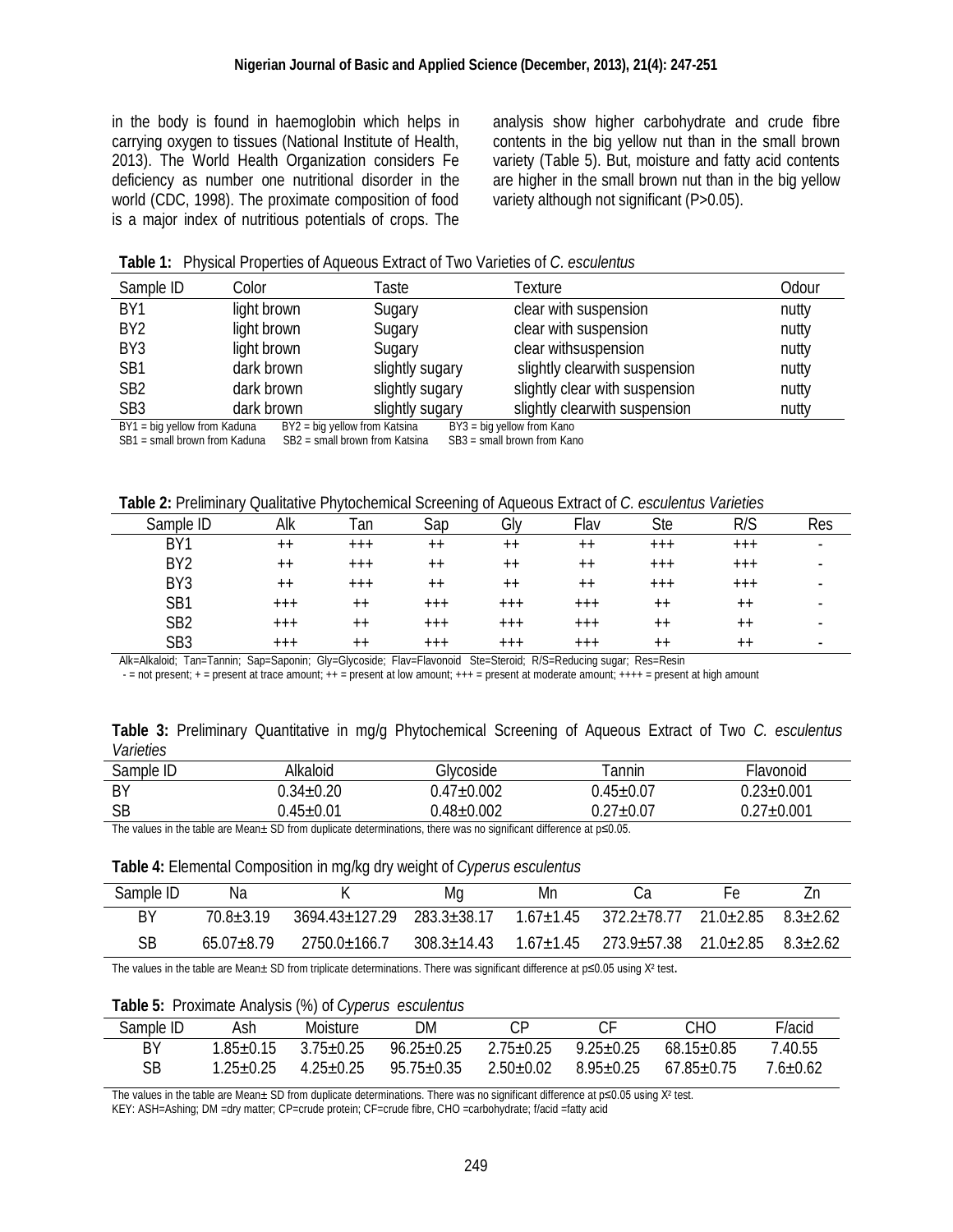The moisture content of the two varieties decreased appreciably due to their dry state or climatic condition. The ash content value of C. *esculentus* of 1.85% and 1.25% for both big yellow and small brown varieties respectively was within the range of 1.5-2.5% reported by Sofowora (1993). The fat content is within the range reported by Borges *et al.,* (2008), which promotes fat soluble vitamin absorption. Tiger nut has high fibre content, the consumption of significant quantities of *C. esculentus* would therefore not constitute a risk factor to some pathologic stages i.e diabetic mellitus, obesity and coronary heart disease. Past researches have linked low fibre content in the diet with health problems such as heart disorders, bowel cancer and appendicitis (Pyke, 1979).

### **CONCLUSION**

It is noteworthy that both the two tiger nuts varieties (small brown and big yellow nuts) contain all the phytochemicals tested with the exception of resin. Essential elements such Na, K, Mg, Mn, Ca, Fe and Zn were found in appreciable levels in both two varieties. Also other classes of food such as carbohydrate, protein, fatty acid, and fibre were present. Considering the nutritive and health benefits of the underutilized tiger nuts, there is the need for increased utilization and awareness of its health benefits.

### **RECOMMENDATIONS**

- i. Government should encourage farmers towards large scale cultivation of tiger nut.
- ii. Bakers should be introduced to the usage of tiger nut flour so as to reduce over-dependence on wheat flour.
- iii. Cattle rearers or livestock farmers should be sensitized on feeding livestock with tiger nut seed meal base diet so as to improve feed efficiency and weight gain.
- iv. Establishment of small scale industries to enhance the production of tiger nut oil, cosmetics, papermaking and mat production from tiger nut so as to boost economic development and reduce unemployment in the society.
- v. Further research should be carried-out on the medicinal properties of the tuber.

### **REFERENCES**

Anon, A. (1992). *The New Encyclopedia Britannica*, Macropaedia, Chicago, USA. 3(15): 185.

- AOAC (2003). *Official Methods of Analysis*, Association of official Analytical Chemists, Washington, D.C., USA. pp 200 -210.
- APHA (2005). *Standard Methods for the Examination of Water and Wastewater*. 21st edition, eds. Eaton, A.D., Clescer, L.S., Rice, E.N. and Greenberg, A.E. Port City Press, Baltimore, USA.
- Belewu, M.A and Abodunrin, O.A. (2006). Preparation of Kunnu from Unexploited abounding food source (tigernut), *World Journal of Dairy and Food Science,* **1:** 19-21.
- Beniwal, R.S. (2004). A randomized trial of Yoghurt for prevention of antibiotic associated diarrhea, *Digestive Disease Science*. **48:** 2077-2082.
- Borges, O., Goncalves, B., Segeoiro, l. and Silva, A. (2008). Nutritional Quality of Chestnut Cultivars From Portugal. *Food Chemistry,* **106(3):** 976-984*.*
- CDC (1998). CDC Recommendations to Prevent and Control Fe Deficiency in the US. Centre for Disease Control and Prevention. *MMWR Rep.* 47:1-29.
- Chevalier, A. (1996). *The Encyclopaedia of Medicinal Plants*, Dorling, Kindersley Press, London, pp: 48- 51.
- Des- Vries, F.T. (1991). Chufa (*C. esculentus*) a Weedy Cultivar and Cultivated Weed, *Economic Botany*. **45:** 27-37.
- Dutta, A. C. (2011). *Botany for Degree Students*. 6th edition, India, Oxford Univ. Press. pp: 529-595.
- Edeoga, H.O., Okwu, D.E. and Mbaebie, B.O. (2005). Phytochemical Constituent of Some Nigerian Medicinal Plants. *African Journal of Biotechnology,*  **4(7):** 685-688.
- El-mahmood, A.M. and Doughari, J.H. (2008). Phytochemical screening and antibacterial evaluation of the leaf and roots extracts of *Cassia slata* L*. African Journal of Pharmacology, 2***(7):***124- 129.*
- FAO, (1985). Expert consultation, *Energy and Protein Requirements*, WHO, Geneva.
- Frantisek, S.S. (1991). *The Natural Guide to Medicinal Herbs And Plants.* Tiger Barks Cast. Twinkemhan, United Kingdom. pp 1-5.
- Gills, L.S. (1992). *Ethnomedical Uses of Plants in Nigeria*,University of Benin Press, Nigeria. pp 276.
- Hassan, M.M., Oyewale, Amupitan A.O, Abdullahi, I.O Abdullahi M.S and Okonkwo, E.M. (2005). Preliminary Phytochemical and Antibacterial Investigation of the Root bark of *Deterium microcarpum, Journal of Chemical Society of Nigeria,* **29(1):** 26-29.